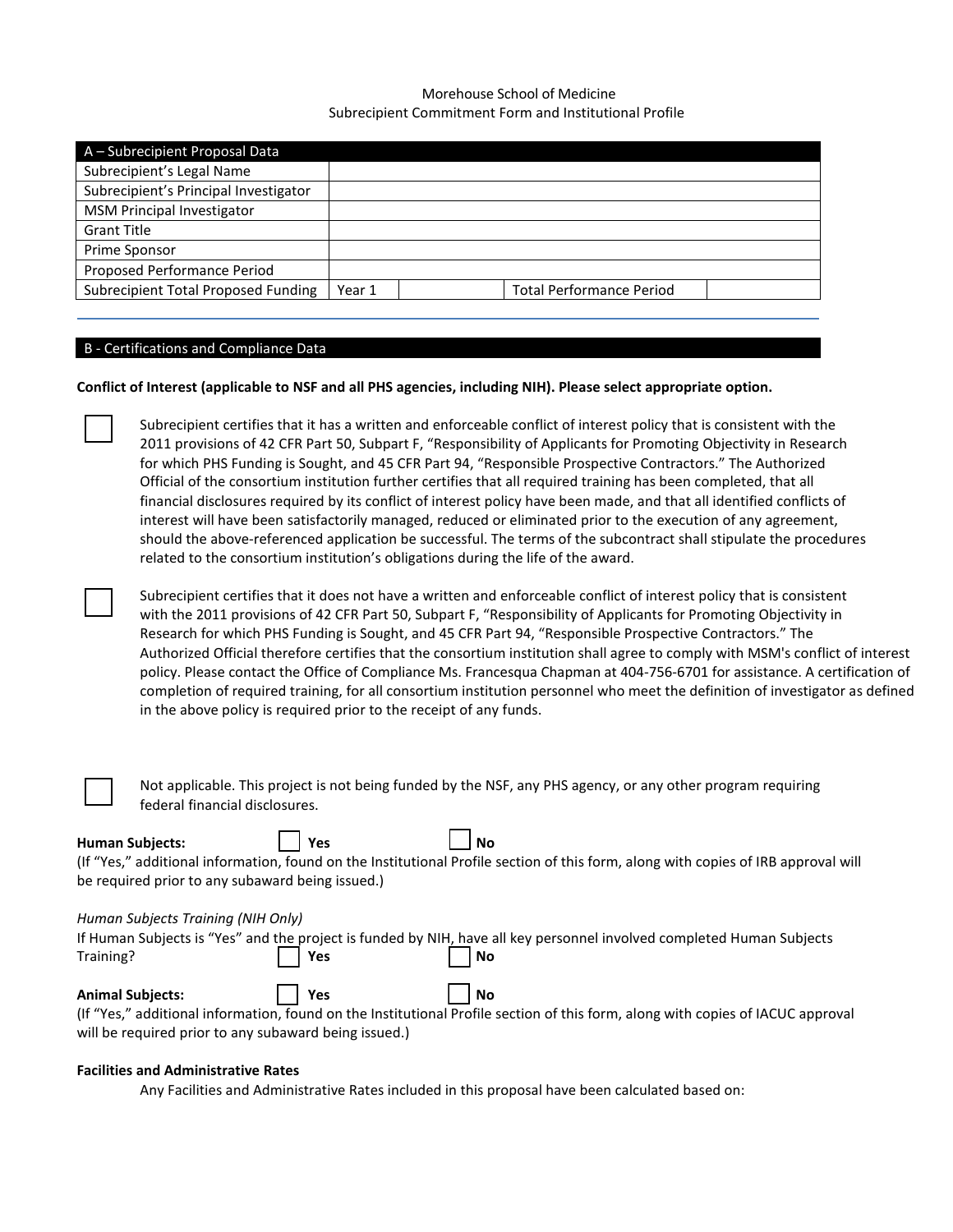|                                                                                                                                                                                                                                                                                                                                                                                            | Subrecipient's federally-negotiated F&A rate for this type of work, or a reduced rate that Subrecipient hereby<br>accepts. (If this box is checked, a copy of Subrecipient's rate agreement is attached or may be found at the<br>following URL: |  |  |  |
|--------------------------------------------------------------------------------------------------------------------------------------------------------------------------------------------------------------------------------------------------------------------------------------------------------------------------------------------------------------------------------------------|--------------------------------------------------------------------------------------------------------------------------------------------------------------------------------------------------------------------------------------------------|--|--|--|
|                                                                                                                                                                                                                                                                                                                                                                                            | An allowable 10% de minimis rate, used in lieu of a negotiated rate per the above.                                                                                                                                                               |  |  |  |
|                                                                                                                                                                                                                                                                                                                                                                                            | Not applicable (no indirect costs requested for Subrecipient).                                                                                                                                                                                   |  |  |  |
|                                                                                                                                                                                                                                                                                                                                                                                            | <b>Fringe Benefit Rates</b><br>Any Fringe Benefit Rates included in this proposal have been calculated based on:                                                                                                                                 |  |  |  |
|                                                                                                                                                                                                                                                                                                                                                                                            | Rates consistent with or lower than Subrecipient's federally-negotiated rate. (If this box is checked, a copy of<br>Subrecipient's fringe benefit rate agreement is attached or may be found at the following URL:                               |  |  |  |
|                                                                                                                                                                                                                                                                                                                                                                                            | Other rate. (Please specify the basis on which the rate has been calculated:<br>Cost-sharing/Matching/In-Kind Commitments included<br>Yes<br>No<br><b>Amount</b>                                                                                 |  |  |  |
| <b>Certification Regarding Debarment and Suspension</b><br>Is the Subrecipient, PI, or any other employee or student participating in this project debarred, suspended, proposed for<br>debarment, declared ineligible, or otherwise excluded from participation in federal assistance programs or activities? (If<br>"Yes," describe in the Comments below.)<br>Yes<br>No<br>C - Comments |                                                                                                                                                                                                                                                  |  |  |  |

# D - Subrecipient Certification

The appropriate programmatic and administrative personnel of the consortium institution involved in this grant application are aware of applicable prime agency consortium grant policies and are prepared to establish the necessary inter-institutional agreements consistent with those policies. I certify that the above information accurately represents the organization of which I am a representative.

| <b>Authorized Signature:</b> |  |
|------------------------------|--|
| Name and Title:              |  |
| Date:                        |  |
| Federal EIN:                 |  |
| DUNS or DUNS+4               |  |

*Sections A – D must be provided, including signature, for each proposal submission. Institutional Profile Data (Sections E - G below) must be on file with D^D within the past year before any subaward can be issued. The Institutional Profile may be provided at the time of proposal, but in all cases will be needed prior to issuance of any subaward.*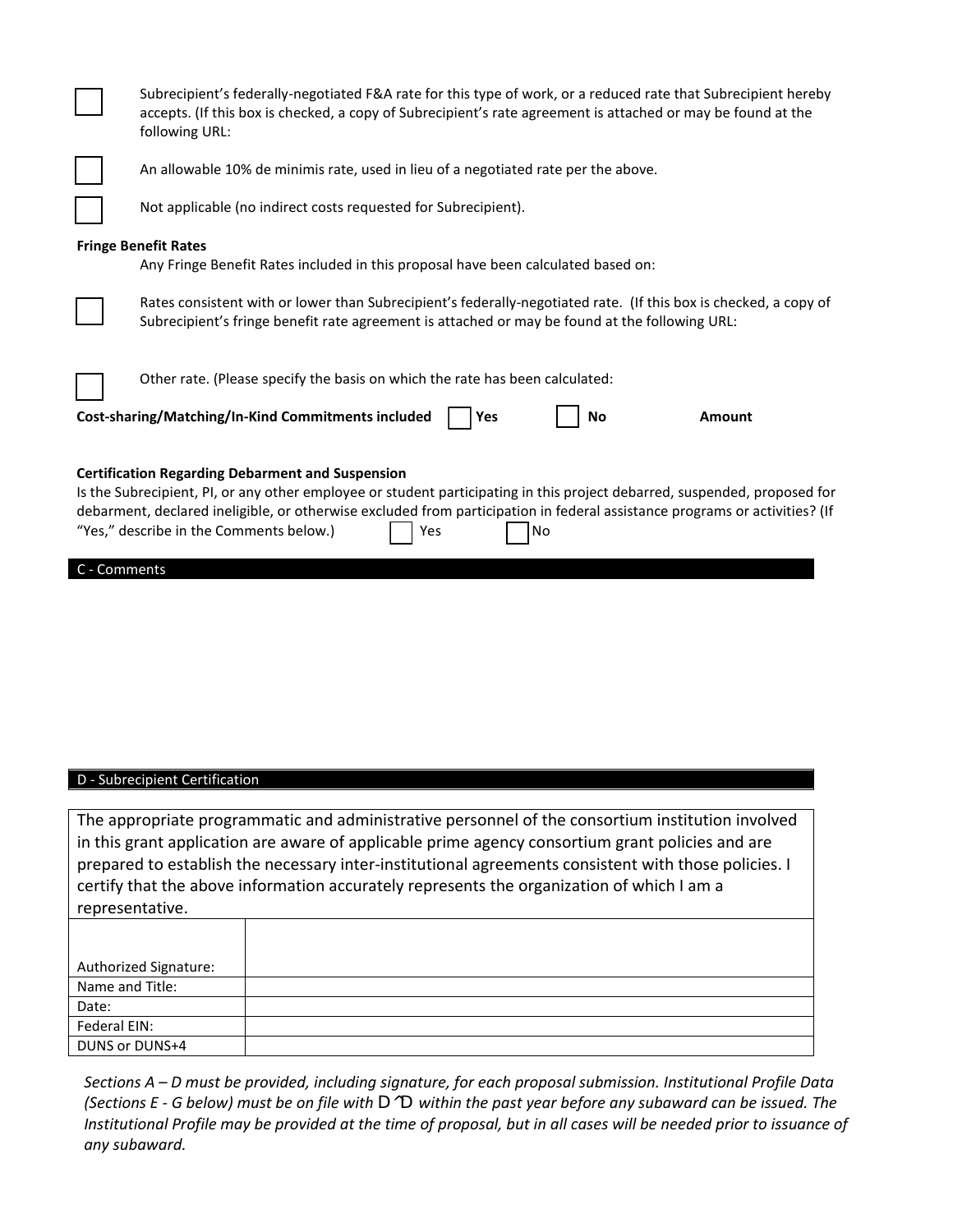# E – Additional Institutional and Compliance Data

| <b>Subrecipient Legal Name:</b>                                                                                                                                                                            |                                                                                                                                 |  |  |  |
|------------------------------------------------------------------------------------------------------------------------------------------------------------------------------------------------------------|---------------------------------------------------------------------------------------------------------------------------------|--|--|--|
| Address:                                                                                                                                                                                                   |                                                                                                                                 |  |  |  |
|                                                                                                                                                                                                            |                                                                                                                                 |  |  |  |
| City, State, Zip Code + 4                                                                                                                                                                                  |                                                                                                                                 |  |  |  |
| Phone:                                                                                                                                                                                                     |                                                                                                                                 |  |  |  |
| Email:                                                                                                                                                                                                     |                                                                                                                                 |  |  |  |
| Federal Employer Identification Number (EIN)                                                                                                                                                               |                                                                                                                                 |  |  |  |
| DUNS or DUNS + 4                                                                                                                                                                                           |                                                                                                                                 |  |  |  |
| <b>System for Award Management (SAM; formerly CCR)</b><br>Is Subrecipient registered in SAM:                                                                                                               | Yes<br>No<br><b>Expiration Date:</b>                                                                                            |  |  |  |
| Type of Organization (Check all that apply):<br>For profit entity<br>Non-profit entity<br>College/University<br>Foreign entity                                                                             |                                                                                                                                 |  |  |  |
| <b>Human Subjects</b><br><b>FWA#</b>                                                                                                                                                                       |                                                                                                                                 |  |  |  |
|                                                                                                                                                                                                            |                                                                                                                                 |  |  |  |
| <b>Animal Subjects</b><br>AWA#                                                                                                                                                                             |                                                                                                                                 |  |  |  |
| <b>F</b> - Audit and Financial Information                                                                                                                                                                 |                                                                                                                                 |  |  |  |
|                                                                                                                                                                                                            |                                                                                                                                 |  |  |  |
| <b>Organizational Fiscal Year - From:</b>                                                                                                                                                                  | To:                                                                                                                             |  |  |  |
|                                                                                                                                                                                                            |                                                                                                                                 |  |  |  |
| Does the Subrecipient conduct a single audit on an annual basis as required in 2 CFR 200, the Uniform Guidance,<br>Subchapter G, ____. 701 Audit Requirements?<br>No<br>Yes                                |                                                                                                                                 |  |  |  |
| If "Yes," has the audit been completed for the most recent fiscal year?<br>$\circ$                                                                                                                         | Yes<br>No<br>Were any findings reported? (If Yes, explain in Comments below>)<br>Yes<br>No                                      |  |  |  |
|                                                                                                                                                                                                            | Note: A complete copy of Subrecipient's most recent Single Audit Report is hereto attached or may be found at:                  |  |  |  |
|                                                                                                                                                                                                            |                                                                                                                                 |  |  |  |
|                                                                                                                                                                                                            |                                                                                                                                 |  |  |  |
|                                                                                                                                                                                                            |                                                                                                                                 |  |  |  |
|                                                                                                                                                                                                            | If "No," please answer the following questions. All questions must be answered.                                                 |  |  |  |
| Are Subrecipient's financial statements audited by an independent audit firm?<br>lYes.<br>l No<br>٠<br>(If yes, please attach a copy of the most recent Auditor's report including any reported findings.) |                                                                                                                                 |  |  |  |
| ٠<br>Subaward?<br>Yes                                                                                                                                                                                      | Do you adhere to CASB (Cost Accounting Standards Board) FAR 31 regulations under the proposed<br><b>No</b>                      |  |  |  |
| $\bullet$<br>for Subaward supported activities?                                                                                                                                                            | Do you have a financial management system that can separately identify the source and application of funds<br><b>P</b> es<br>No |  |  |  |